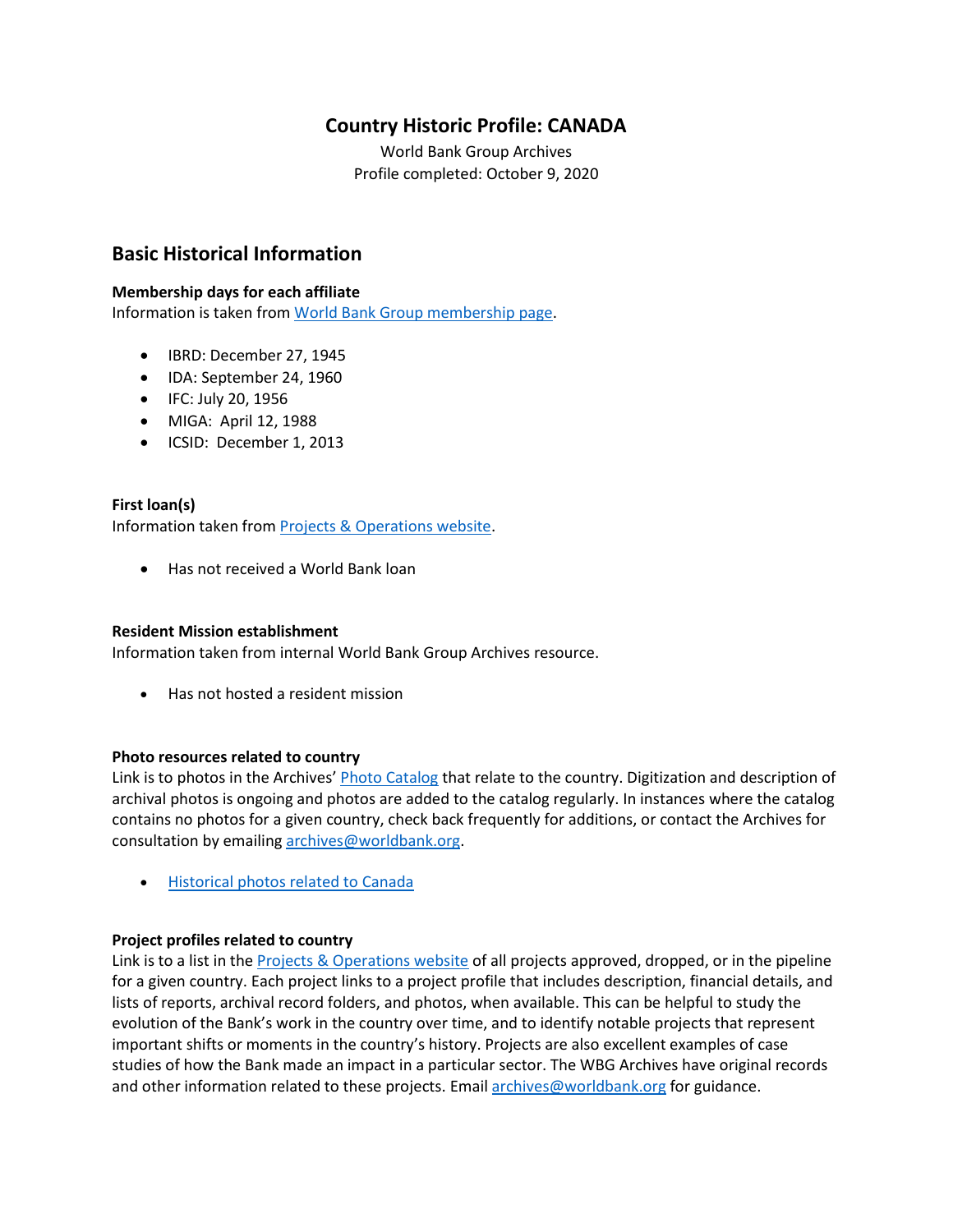• None.

#### **Description of operational records in Archives Holdings**

Archival records relating to Bank operations are described according to the ISAD(g) standard and are accessible in our [Archives Holdings catalog.](https://archivesholdings.worldbank.org/) Descriptions include lengthy organizational histories of the regional vice presidency responsible for operations in that region and a description of records created and transferred to the Archives by that vice presidency. The descriptions in the catalog can be helpful to understand the organizational context of Bank work, and to understand more about the content of the records in the Archives.

• None.

## **Chronology events**

Events have been selected from the Archivists' Chronology, an 800+ page resource compiled by Bank Group archivists over the course of the institution's history. Events chosen include important firsts, milestones and other events that evidence the country's development history and/or its relationship with the World Bank Group. The Archivists' Chronology is accessible on [this page.](https://www.worldbank.org/en/about/archives/history/timeline) This list of events can be helpful to determine if you'd like to dig deeper into any moments in the country's history of engagement with the Bank. The WBG Archives may have original records and other information about these events. Email [archives@worldbank.org](mailto:archives@worldbank.org) for guidance.

**Bretton Woods Conference Includes Canada**

July 1-22, 1944

**IBRD Articles of Agreement Signed by Canada** December 27, 1945

**Dunstan Addresses Investment Dealers Association of Canada** June 14, 1948

**Canada Approves \$US 8 Million for IBRD Lending Purposes** December 7, 1948

**Black Addresses the Investment Dealers' Association of Canada, Confers with Government Officials**

**Canada Permits Use of \$7.5 Million in Canadian Dollars from Paid-In Capital Subscription for Lending Purposes** May 24, 1951

**Canada Releases 41 Million Canadian Dollars, Freely Convertible, From Capital Subscription** May 22, 1952

**First Funding for Haiti; Canadian Bank Participates in Bank Loan for the First Time**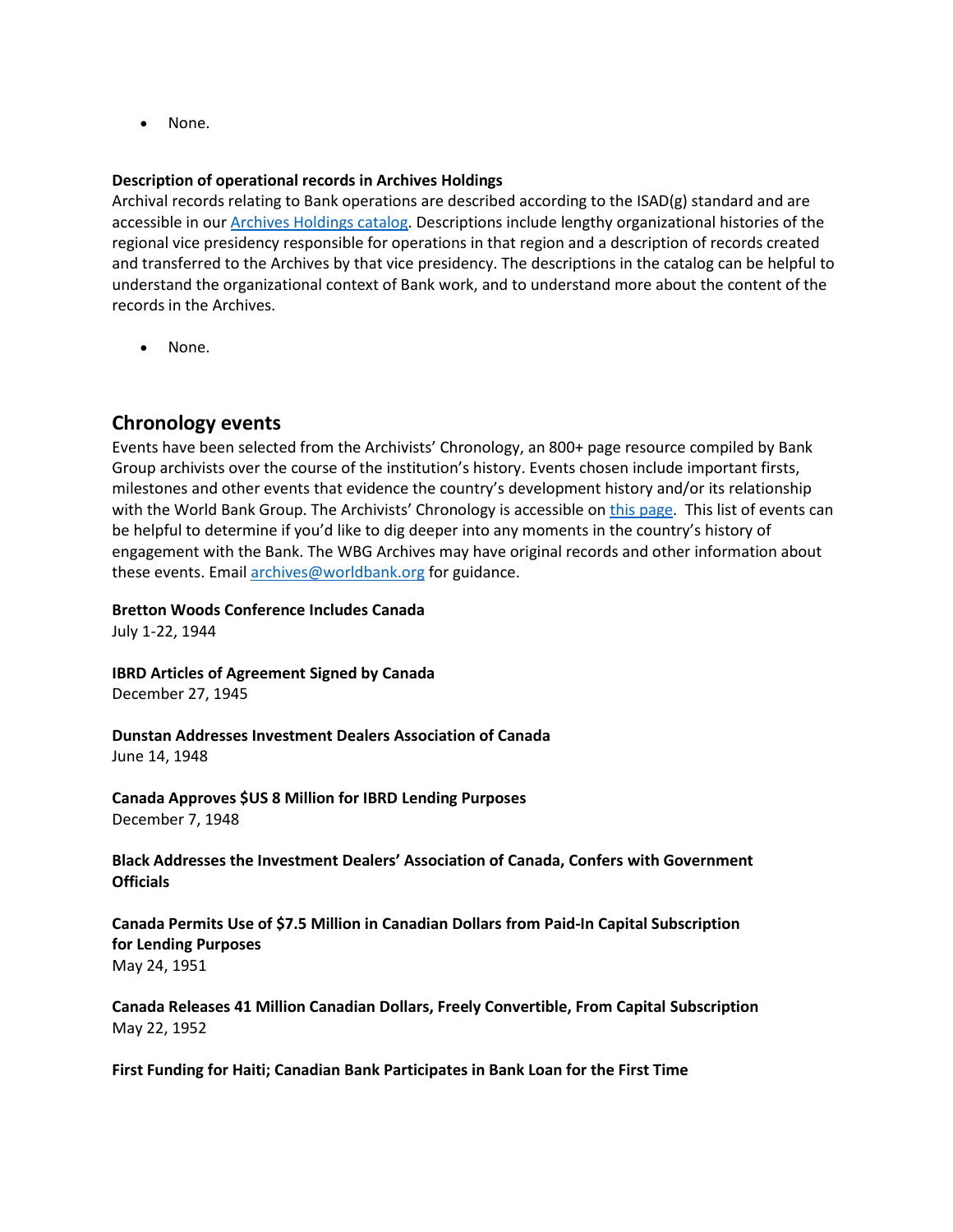May 7, 1956

**IFC Membership**

July 20, 1956

**Indus Waters Treaty Signed; Canada Contributes to Indus Basin Development Fund** September 19, 1960

**Iliff Addresses Empire Club of Canada** September 24, 1960

**IDA Membership** September 24, 1960

**Former Canadian Prime Minister Lester Pearson Accepts the Chairmanship of International Commission to Examine World Development** August 19, 1968

**World Bank Undertakes First Direct Borrowing from a Commercial Bank in North America, Bank of Montreal** December 17, 1971

**Riverblindness Control Project Endorsed by Affected African Governments; Canada among Initial to Sign Fund Agreement** January 1974

**Cofinancing Agreement Between Canada and IDA Announced** April 25, 1977

**1982 Annual Meetings Open in Toronto** September 6, 1982

**MIGA Membership** April 12, 1988

**Paul Wolfowitz delivers speech entitled, "Africa's undeserved bad rap—There are real signs of progress and Canada must help ensure it continues."** March 2, 2007

**ICSID Membership** December 1, 2013

# **World Bank Group Timeline Events**

Events are selected from th[e World Bank Group Timeline.](https://timeline.worldbank.org/#event-bretton-woods-conference-begins) The Timeline is an online platform created by the Archives designed to highlight the important events in the Bank Group's history and to illuminate those events through a variety of archival records, photos, video and audio clips, oral history transcripts, reports, and more.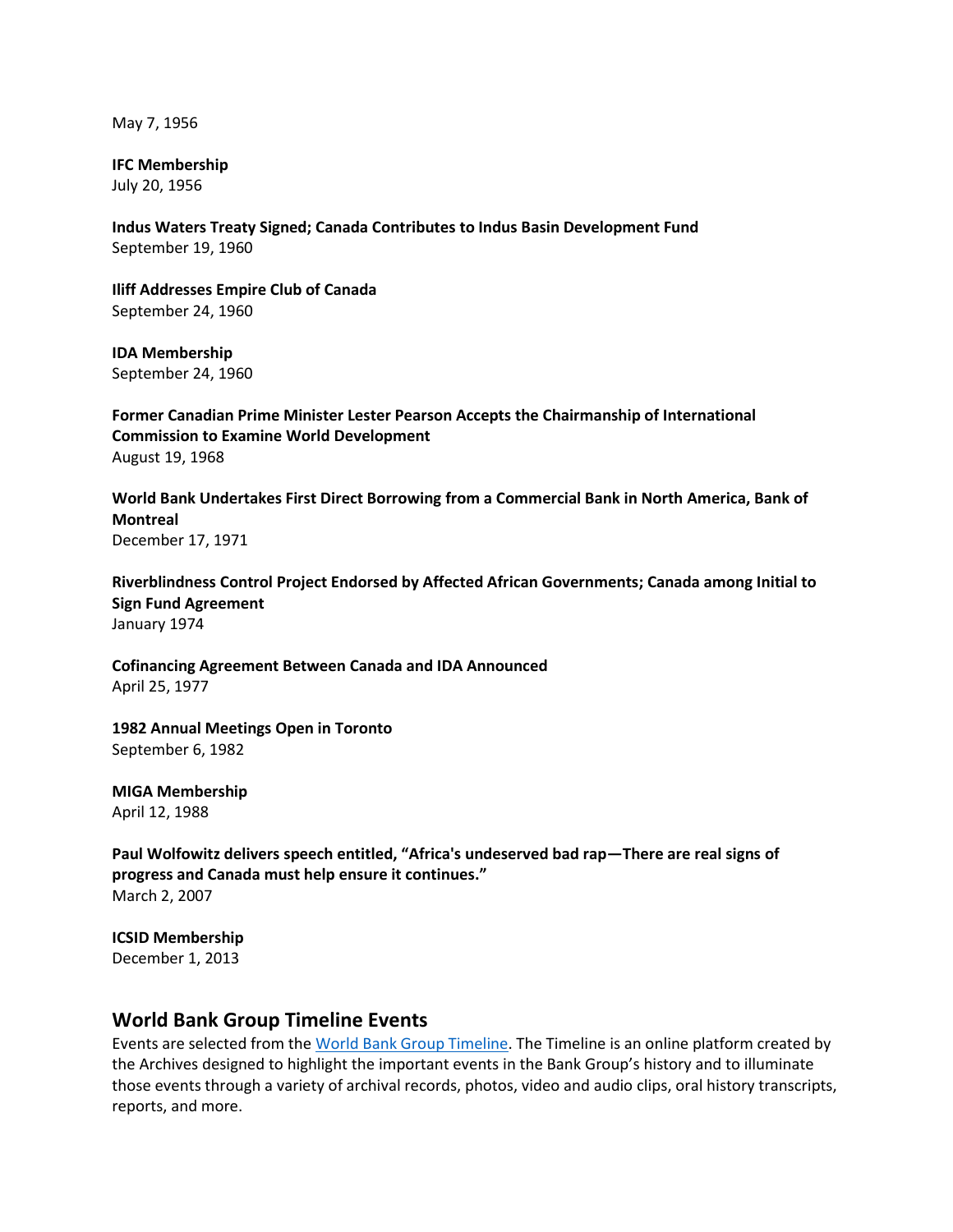#### **[Pearson Commission submits Partners in Development report](https://timeline.worldbank.org/?field_timeline_target_id=All&combine=Canadian#event-pearson-commission-submits-partners-in-development-report)** September 15, 1969

## **Early Country Economic Reports**

Reports have been selected from the [Documents & Reports website,](https://documents.worldbank.org/) a database of publicly available World Bank Group authored reports and publications dating to the opening of the Bank in 1946. Country economic reports selected here are, in many cases, some of the earliest economic studies ever published on Bank member countries. Reports discussing the whole economy of a country, rather than individual sectors, are prioritized in this list.

| Canada - Current developments in the Canadian petroleum industry        | March 30, 1949    |
|-------------------------------------------------------------------------|-------------------|
| The role of private foreign capital in the economic development         | December 31, 1956 |
| Canada - Foreign private capital - a summary of the Canadian experience | April 30, 1957    |

## **Country Assistance Strategies**

List is based on a similar list compiled by World Bank's Secretary's staff. Introduced in 1990 and replaced by the Country Partnership Framework (CPF) in 2014, the CAS is an overview of each borrowing country's current economic situation and contains a discussion of its development challenges, prospects, and project-planning. CASs were often initially published as part of project documents but later on were published as standalone documents.

None.

# **Staff Newsletters**

Resources have been selected from the World Bank Group's [Documents & Reports website.](https://documents.worldbank.org/) The World Bank has produced a staff newsletter since 1947. The publication has changed its name twice: from International Bank Notes to Bank Notes in 1971 and then to Bank's World in 1982. The newsletter moved online in 2000 and physical publication ceased. In addition to offering news relating to Bank operations and country development, the newsletters were intended to foster a sense of community among staff by highlighting social events, marriages and births, arrival of new staff, recreational events, favorite cooking recipes submitted by staff, and features on different aspects of staff's home country and culture.

# **Oral histories**

Oral histories are selected from the World Bank Group Archives' [Oral History website.](https://oralhistory.worldbank.org/) The site contains transcripts of oral history interviews with departed staff and, in lesser number, Executive Directors and other individuals affiliated with or impacted by the World Bank Group. Interviews were conducted as part of an ongoing effort by the Archives to collect the personal stories and reflections of Bank Group staff. A portion of the interviews were conducted as research for publications. Each transcript provides a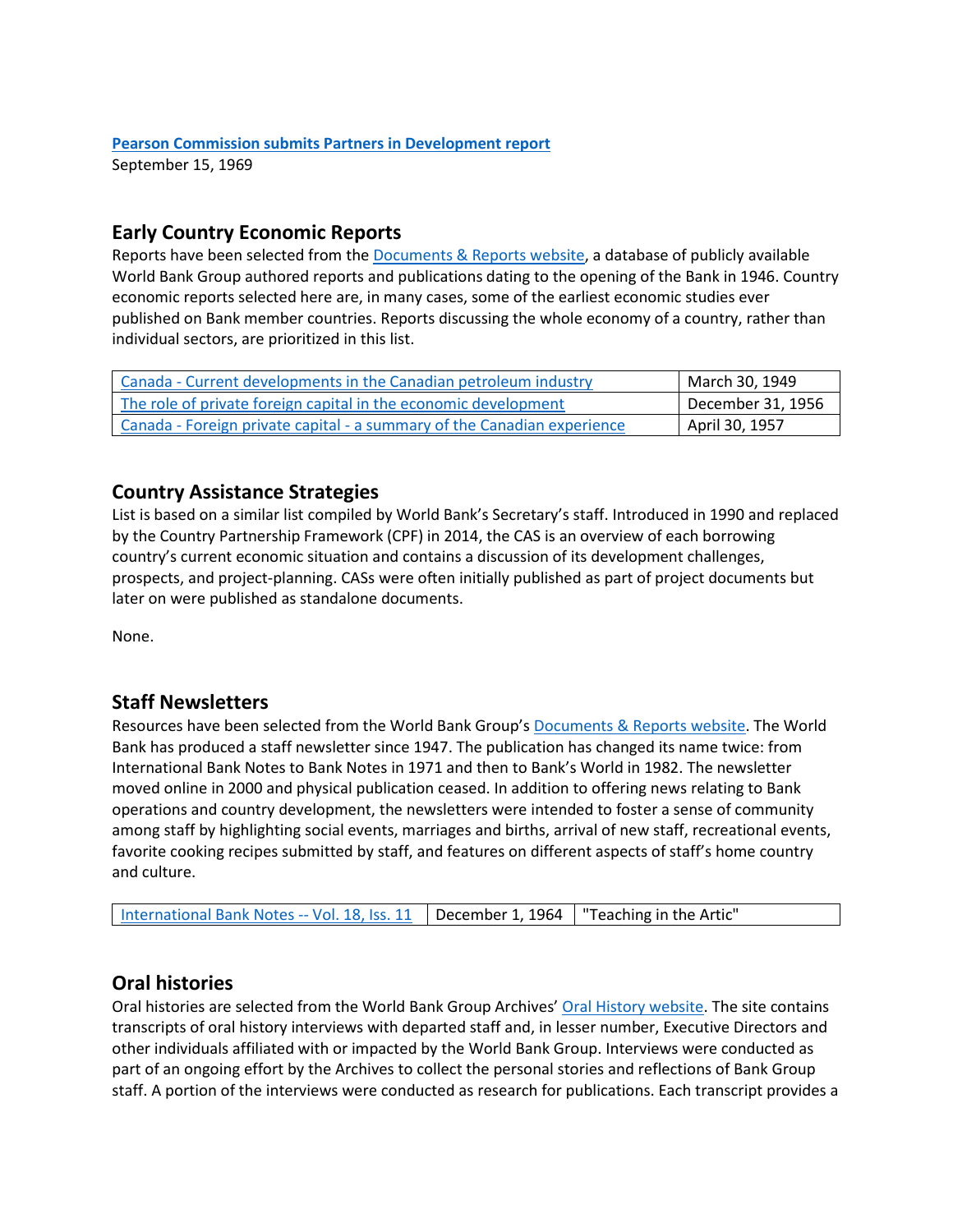valuable first-person account of Bank activities and decision-making from the very beginning of its operations.

| M<br>Mende'<br><b>M</b><br>.OF<br>. |
|-------------------------------------|
|-------------------------------------|

### **Online exhibits**

Online exhibits are authored by World Bank Group staff and are accessible on both the Archives' [external site](https://www.worldbank.org/en/about/archives/history/exhibits) and as a [series of older exhibits](https://documents.worldbank.org/en/publication/documents-reports/documentlist?colti=World%20Bank%20Group%20Archives%20exhibit%20series) in the Documents & Reports website. Exhibits focus on notable personalities and accomplishments in the Bank Group's history.

Title: [The Pearson Commission](https://documents.worldbank.org/en/publication/documents-reports/documentdetail/509101468185346260/the-pearson-commission-july-2003) Originally published: July 2003

## **Executive Directors**

The list is based on the World Bank Group [Board of Directors website.](https://worldbankgroup.sharepoint.com/sites/wbsites/ExecutiveBoard/Pages/pc/About-the-Boards-05222019-155532/List-of-Executi-05222019-155839.aspx) The country following the name of each ED indicates their nationality.

| BRYCE, R. B. (Canada)                           | May 7, 1946      | March 7, 1947           |
|-------------------------------------------------|------------------|-------------------------|
| TOWERS, Graham F. (Canada)                      | March 7, 1947    | October 31, 1948        |
| GORDON, Donald, (Canada)                        | November 8, 1948 | November 2, 1949        |
| RASMINSKY, Louis (Canada)                       | February 3, 1950 | October 31, 1952        |
| RASMINSKY, Louis (Canada)                       | November 1, 1952 | October 31, 1958        |
| RASMINSKY, Louis (Canada)                       | November 1, 1958 | October 31, 1962        |
| PLUMPTRE, A. F. W. (Canada)                     | November 1, 1962 | October 31, 1964        |
| PLUMPTRE, A. F. W. (Canada)                     | November 1, 1964 | April 13, 1965          |
| HUDON, Denis, (Canada)                          | May 1, 1965      | October 31, 1966        |
| HUDON, Denis, (Canada)                          | November 1, 1966 | October 31, 1968        |
| REDDY, Y. V., (India)                           | November 1, 1968 | July 31, 1970           |
| ISBISTER, Claude M., (Canada)                   | August 1, 1970   | October 31, 1974        |
| ISBISTER, Claude M., (Canada)                   | November 1, 1974 | August 1, 1975          |
| DRAKE, Earl G. (Canada)                         | August 29, 1975  | October 31, 1976        |
| DRAKE, Earl G. (Canada)                         | November 1, 1976 | October 31, 1980        |
| DRAKE, Earl G. (Canada)                         | November 1, 1980 | October 2, 1982         |
| MILLER, Morris (Canada)                         | November 1, 1982 | October 31, 1984        |
| JOYCE, Robert K., (Canada)                      | November 1, 1984 | April 2, 1985           |
| POTTER, Norris Franklin (Canada)                | April 3, 1985    | August 19, 1993         |
| de COTRET, Robert (Canada)                      | August 9, 1993   | October 31, 1994        |
| GOOD, Leonard, (Canada)                         | November 1, 1994 | September 18, 1998      |
| O'LEARY, Terrie, (also: O'LEARY, Theresa Marie) | November 1, 1998 | October 31, 2002        |
| (Canada)                                        |                  |                         |
| MASSÉ, Marcel, (also: MASSE, Marcel) (Canada)   | November 1, 2002 | October 31, 2006, PD to |
|                                                 |                  | November 14, 2006       |
| WATSON, Samy (Canada)                           | November 1, 2006 | October 31, 2010 PD to  |
|                                                 |                  | November 5, 2010        |
| MORIN, Marie-Lucie, (Canada)                    | November 1, 2010 | December 31, 2013       |